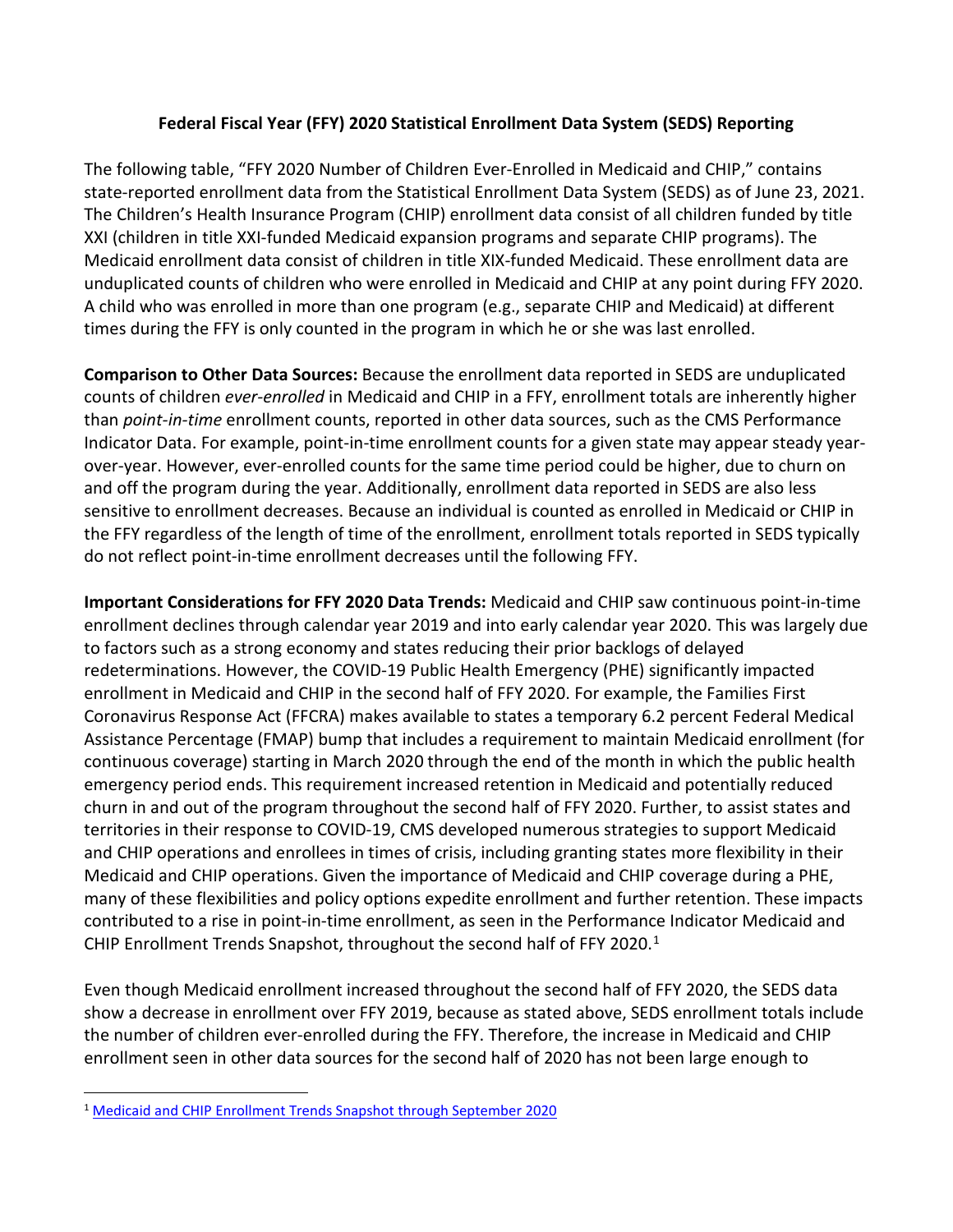outweigh the declines from 2019 and early 2020, when counting the number of children ever-enrolled in the fiscal year. However, states can and do revise their historical data in the SEDS reporting system at any time. Therefore, the following data are likely to become more refined and increase over time. In addition, we anticipate that the impact of the COVID-19 PHE will be more transparent in the SEDS data that states report for FFY 2021.

**Key Findings for FFY 2020 SEDS Reporting:** Overall children's enrollment in Medicaid and CHIP declined by 873,028 children between FFY 2019 and FFY 2020, a decrease of 1.9 percent. In addition, 279,519 fewer children were enrolled in Medicaid in FFY 2020 compared to FFY 2019, a decrease of 0.8 percent. Children's enrollment also declined in CHIP by 593,509 children between FFY 2019 and FFY 2020, a decrease of 6.1 percent.

State-specific notes can be found at the bottom of the table, which include important data limitations that may have impacted a state's reported increase or decrease in enrollment.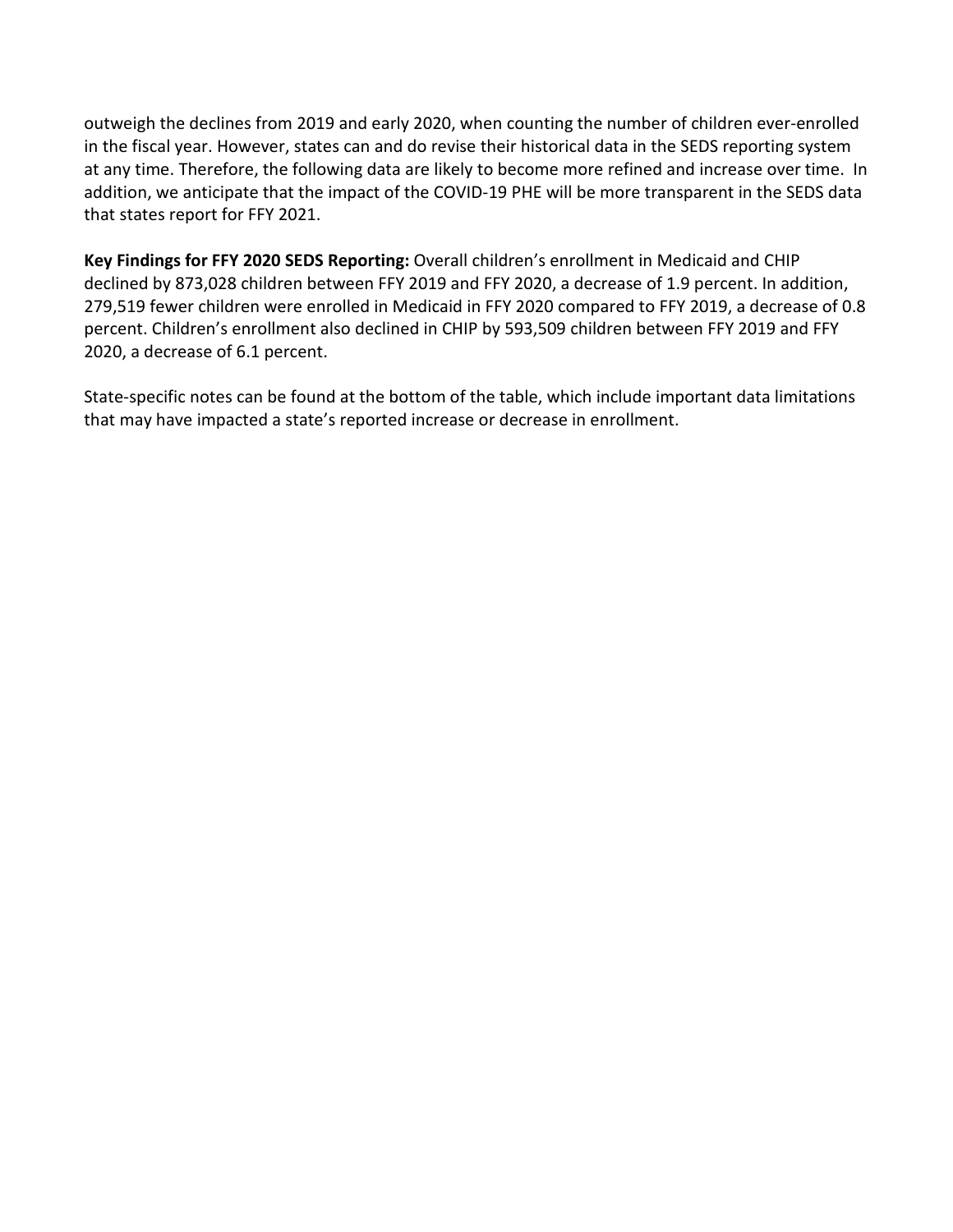## **Unduplicated Number of Children Ever-Enrolled in CHIP and Medicaid**

| <b>State</b>               | <b>CHIP</b>     | <b>CHIP</b>     | <b>Medicaid</b> | <b>Medicaid</b> | <b>CHIP and</b> | <b>CHIP and</b> | Percent            |
|----------------------------|-----------------|-----------------|-----------------|-----------------|-----------------|-----------------|--------------------|
|                            | <b>FFY 2019</b> | <b>FFY 2020</b> | <b>FFY 2019</b> | <b>FFY 2020</b> | <b>Medicaid</b> | <b>Medicaid</b> | <b>Growth over</b> |
|                            |                 |                 |                 |                 | <b>FFY 2019</b> | <b>FFY 2020</b> | <b>FFY 2019</b>    |
|                            |                 |                 |                 |                 |                 |                 |                    |
| Alabama                    | 219,923         | 210,081         | 535,078         | 541,234         | 755,001         | 751,315         | $-0.5%$            |
| Alaska                     | 22,580          | 21,029          | 103,560         | 109,341         | 126,140         | 130,370         | 3.4%               |
| Arizona                    | 129,236         | 120,401         | 867,615         | 869,569         | 996,851         | 989,970         | $-0.7%$            |
| Arkansas                   | 104,055         | 104,865         | 409,709         | 401,436         | 513,764         | 506,301         | $-1.5%$            |
| California                 | 1,946,764       | 1,811,755       | 4,526,534       | 4,344,769       | 6,473,298       | 6,156,524       | $-4.9%$            |
| Colorado                   | 174,310         | 164,505         | 481,609         | 468,318         | 655,919         | 632,823         | $-3.5%$            |
| Connecticut                | 23,706          | 21,609          | 361,225         | 369,588         | 384,931         | 391,197         | 1.6%               |
| Delaware                   | 14,073          | 13,573          | 107,997         | 107,871         | 122,070         | 121,444         | $-0.5%$            |
| Dist. Of Col.              | 17,203          | 18,186          | 76,881          | 81,450          | 94,084          | 99,636          | 5.9%               |
| Florida                    | 471,886         | 461,726         | 2,264,734       | 2,308,619       | 2,736,620       | 2,770,345       | 1.2%               |
| Georgia                    | 251,194         | 251,620         | 1,299,628       | 1,337,100       | 1,550,822       | 1,588,720       | 2.4%               |
| Hawaii                     | 30,522          | 27,611          | 142,296         | 144,370         | 172,818         | 171,981         | $-0.5%$            |
| Idaho                      | 40,319          | 44,319          | 195,688         | 185,747         | 236,007         | 230,066         | $-2.5%$            |
| Illinois                   | 328,981         | 330,376         | 1,358,041       | 1,335,063       | 1,687,022       | 1,665,439       | $-1.3%$            |
| Indiana                    | 137,504         | 123,134         | 667,569         | 698,678         | 805,073         | 821,812         | 2.1%               |
| lowa                       | 104,915         | 101,719         | 338,400         | 336,481         | 443,315         | 438,200         | $-1.2%$            |
| Kansas                     | 69,810          | 68,955          | 245,903         | 240,905         | 315,713         | 309,860         | $-1.9%$            |
| Kentucky                   | 108,297         | 101,275         | 531,225         | 552,593         | 639,522         | 653,868         | 2.2%               |
| Louisiana                  | 184,650         | 176,621         | 697,417         | 695,689         | 882,067         | 872,310         | $-1.1%$            |
| Maine                      | 29,398          | 32,127          | 145,727         | 146,043         | 175,125         | 178,170         | 1.7%               |
| Maryland                   | 148,152         | 131,725         | 550,589         | 564,993         | 698,741         | 696,718         | $-0.3%$            |
| Massachusetts              | 233,372         | 219,055         | 538,166         | 529,964         | 771,538         | 749,019         | $-2.9%$            |
| Michigan                   | 87,945          | 71,853          | 1,174,793       | 1,150,183       | 1,262,738       | 1,222,036       | $-3.2%$            |
| Minnesota                  | 3,514           | 3,363           | 652,634         | 627,140         | 656,148         | 630,503         | $-3.9%$            |
| Mississippi                | 86,489          | 84,459          | 401,511         | 395,469         | 488,000         | 479,928         | $-1.7%$            |
| Missouri                   | 114,802         | 117,301         | 593,039         | 567,029         | 707,841         | 684,330         | $-3.3%$            |
| Montanai                   | 42,680          | 40,927          | 141,851         | 136,470         | 184,531         | 177,397         | $-3.9%$            |
| Nebraska                   | 60,837          | 62,225          | 166,773         | 169,230         | 227,610         | 231,455         | 1.7%               |
| Nevada                     | 73,122          | 65,832          | 385,806         | 376,794         | 458,928         | 442,626         | $-3.6%$            |
| New Hampshire              | 17,742          | 17,115          | 89,165          | 89,674          | 106,907         | 106,789         | $-0.1%$            |
| New Jersey                 | 269,392         | 262,080         | 701,508         | 688,821         | 970,900         | 950,901         | $-2.1%$            |
| New Mexico                 | 12,805          | 9,613           | 396,455         | 397,180         | 409,260         | 406,793         | $-0.6%$            |
| New York                   | 790,829         | 751,094         | 2,076,728       | 2,044,688       | 2,867,557       | 2,795,782       | $-2.5%$            |
| North Carolina             | 317,326         | 309,267         | 1,119,638       | 1,118,586       | 1,436,964       | 1,427,853       | $-0.6%$            |
| North Dakota <sup>ii</sup> | 6,139           | 6,139           | 33,971          | 33,971          | 40,110          | 40,110          | 0.0%               |
| Ohio                       | 242,786         | 211,086         | 1,288,118       | 1,240,667       | 1,530,904       | 1,451,753       | $-5.2%$            |
| Oklahoma                   | 210,825         | 219,541         | 507,572         | 504,439         | 718,397         | 723,980         | 0.8%               |
| Oregoniii                  | 196,984         | 187,285         | 390,623         | 378,487         | 587,607         | 565,772         | $-3.7%$            |
| Pennsylvania               | 372,821         | 357,620         | 1,223,276       | 1,237,634       | 1,596,097       | 1,595,254       | $-0.1%$            |
| Rhode Island               | 37,149          | 32,526          | 109,058         | 109,418         | 146,207         | 141,944         | $-2.9%$            |